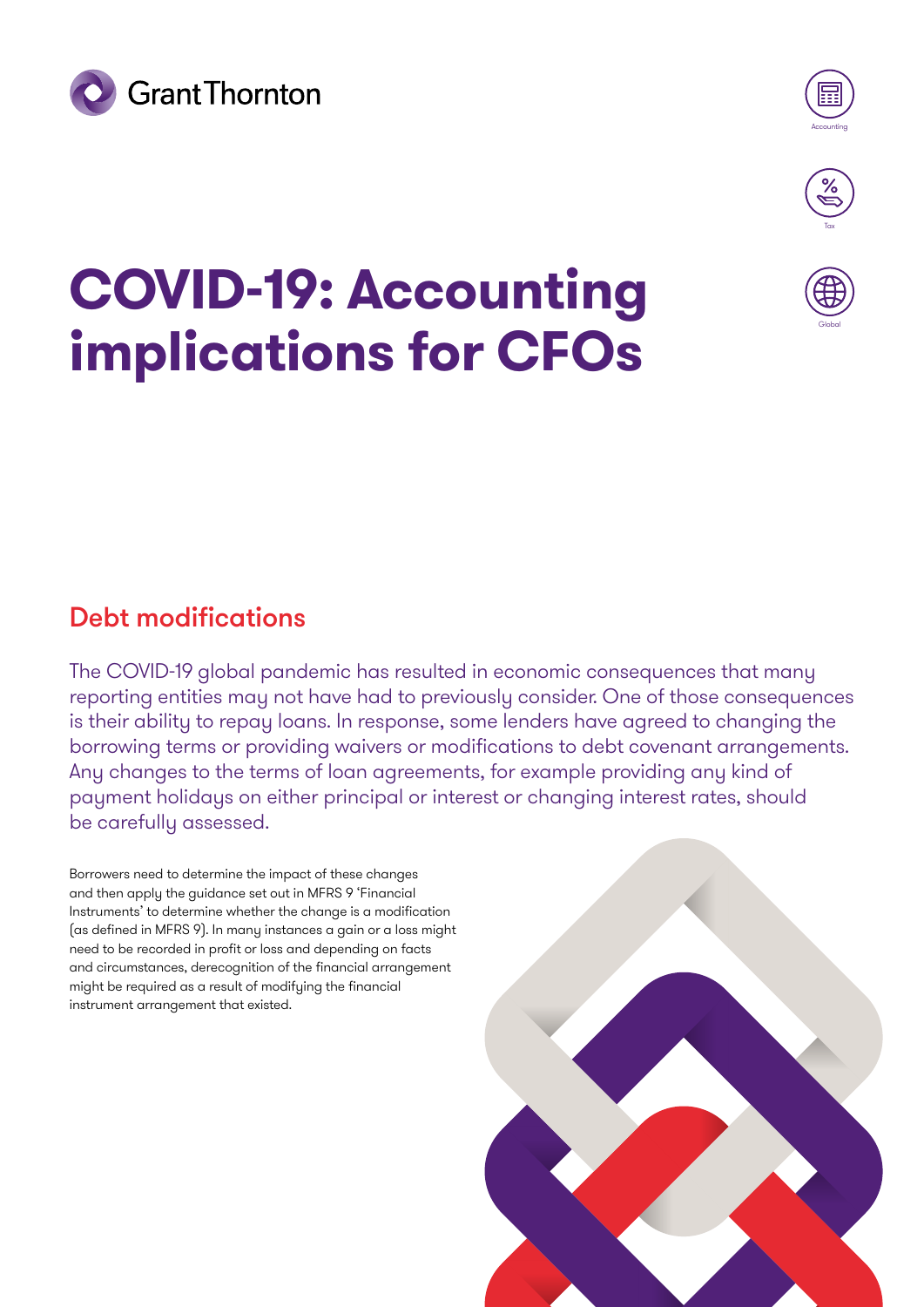## **Debt modification accounting**

Debt restructuring can take various legal forms including:

- an amendment to the terms of a debt instrument (eg the amounts and timing of payments of interest and principal) or
- a notional repayment of existing debt with immediate re-lending of the same or a different amount with the same counterparty. The borrower will usually incur costs in a debt restructuring, and other fees might also be paid or received. The accounting for the debt modification depends on whether it considered to be 'substantial' or 'non-substantial'.

There are two tests to check whether the modification is substantial, and these are as follows:

| Type                                                                                                                                                                                                                                                                          | <b>Substantial modifications</b>                                                                                                                            |  |
|-------------------------------------------------------------------------------------------------------------------------------------------------------------------------------------------------------------------------------------------------------------------------------|-------------------------------------------------------------------------------------------------------------------------------------------------------------|--|
| <b>Ouglitative test</b>                                                                                                                                                                                                                                                       | A significant change in the terms<br>and conditions such that immediate<br>derecognition is required with no<br>additional quantitative analysis.           |  |
|                                                                                                                                                                                                                                                                               | Examples of this type of modification<br>include issuing new debt in different<br>currency from old debt, or equity<br>instrument embedded in the new debt. |  |
| The net present value of the cash flows<br>under the new terms discounted at the<br>original effective interest rate (EIR) is<br><b>Ouantitative test</b><br>at least 10% different from the carrying<br>amount of the original debt. This is<br>described as the '10% test'. |                                                                                                                                                             |  |

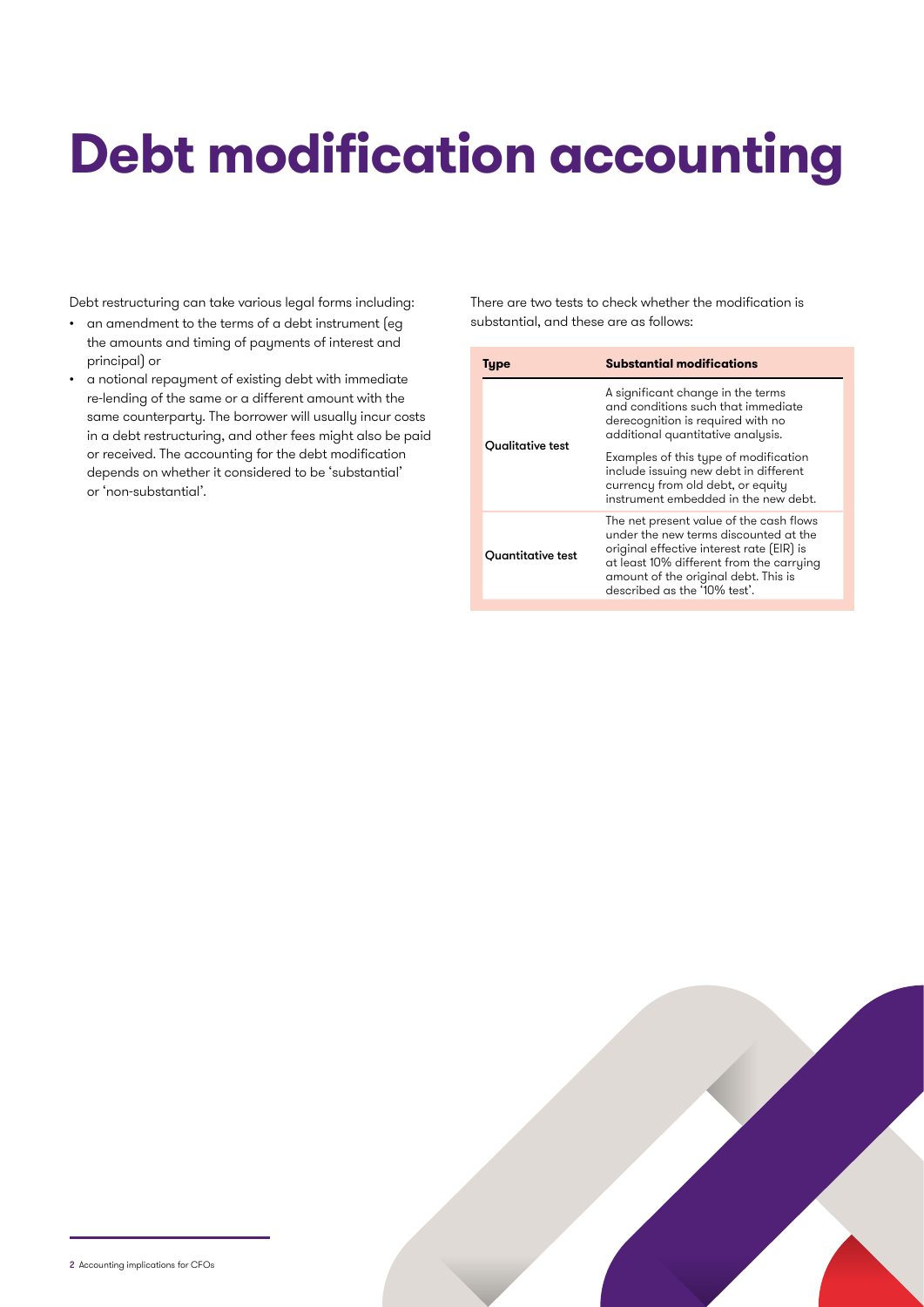The following flowchart sets out how to assess whether or not a debt modification is substantial:



## The role of fees in the 10% test

As mentioned above, if the '10% test' is exceeded in the quantitative test, this results in a substantial modification. MFRS 9 states this test should compare the discounted present value amount of the cash flows under the new term, including any fees paid net of any fees received, discounted at the original EIR, with the discounted present value amount of the remaining cash flows of the original liability.

As this test is comparing the extent of the change between borrower and lender, the reference to fees in this context should refer to the fees between borrower and lender (eg would not normally include fees paid a lawyer). This was clarified by an amendment to MFRS 9 in the 'Annual Improvements to M[FRS Standards 2018-2020'](https://www.grantthornton.global/globalassets/1.-member-firms/global/insights/article-pdfs/ifrs/alert-2020-05-narrow-scope-amendments.pdf) issued on 14 May 2020. Whereas above, in the final step, the fees included as an adjustment to the EIR are all fees, including external fees (such as lawyer fees).

In addition, these amendments also clarify that when the exchange or modification is not accounted for as an extinguishment, any costs or fees incurred adjust the carrying amount of the liability and are amortised over the remaining term of the modified liability. If they are accounted for as an extinguishment, they are recognised as part of the gain or loss on the extinguishment that should be recognised in profit or loss.

Accounting implications for CFOs 3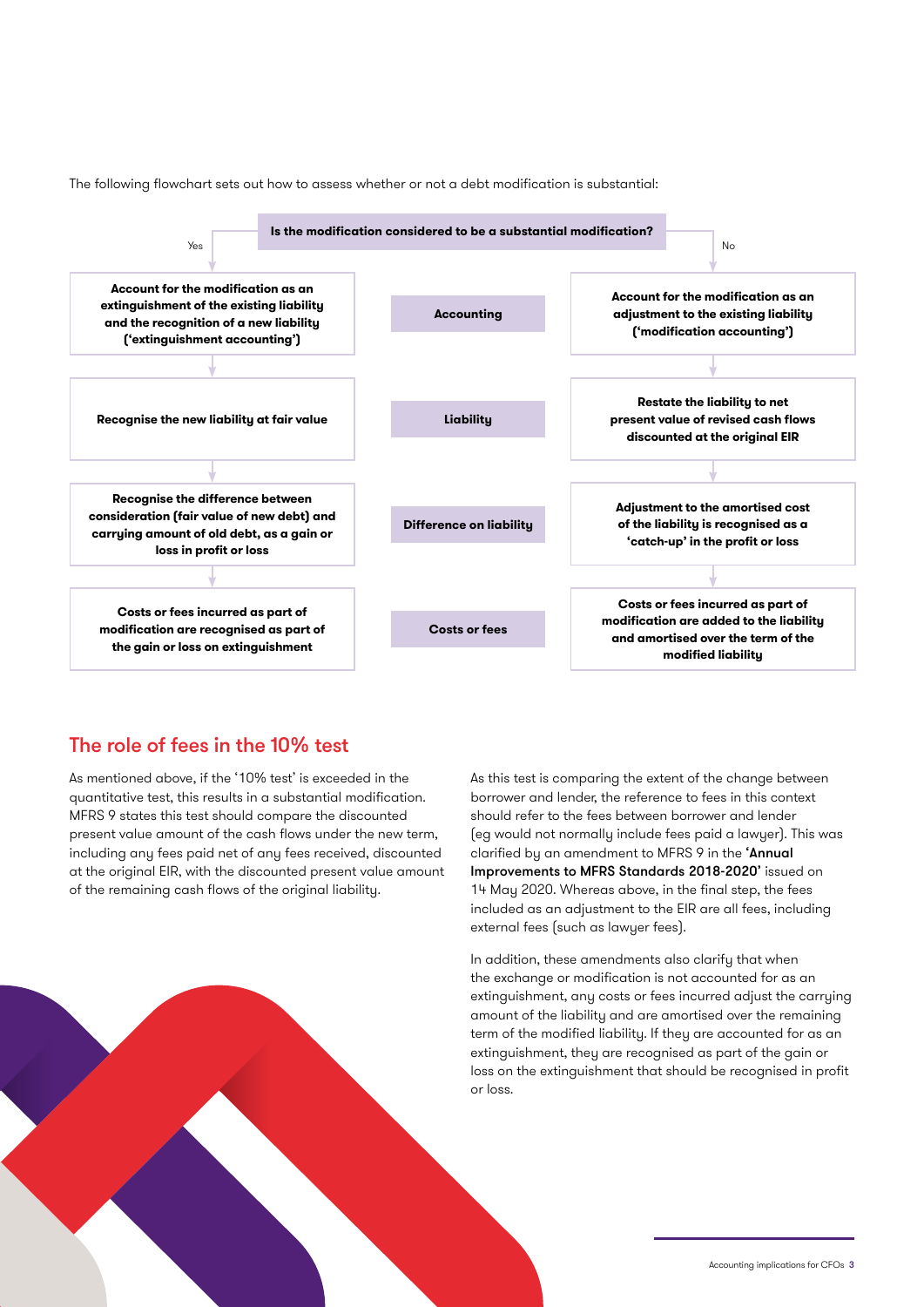## **Modification accounting**

MFRS 9 contains guidance on non-substantial modifications and the accounting in such cases. It states that costs or fees incurred are adjusted against the liability and are amortised over the remaining term. That same guidance is silent on other changes in cash flows. Prior to MFRS 9, MFRS 139 'Financial Instruments: Recognition and Measurement' included similar guidance, and under MFRS 139 it was common for entities to account for non-substantial modifications on a 'no gain no loss' basis.

However, MFRS 9 clarifies in the Basis for Conclusions the IASB intends that adjustments to amortised cost in such cases should be recognised in profit or loss. This is the consequence of applying MFRS 9, according to which the liability should be restated to its revised future cash flows discounted by the original EIR.

### **Example 1 – a non-substantial debt modification**

Entity X has a non-amortising loan of CU 1,000,000 from a bank. Interest is set at a fixed rate of 5%, which is payable monthly. Maturity date is 31 Dec 2022. Transaction costs are assessed to be Nil, meaning the EIR equals the contractual interest of 5%.

On 1 July 2020, the bank agrees to waive interest for a six month period from 1 July 2020 to 31 December 2020.

#### **Analysis**

The value of the non-discounted cash flows before the waiver, discounted at the original EIR is CU 1,000,000 (ie the amortised cost before the waiver). The value of the non-discounted cash flows after the waiver (with six months of less payments), discounted at the original EIR of 5%, gives a new amortised cost of CU 976,000.

In terms of the 10% test, CU 976,000 is less than 10% different to the previous carrying amount, therefore this is treated as a non-substantial modification. The liability is restated in accordance with MFRS 9 to the net present value of future cash flows discounted at 5%, which is CU 976,000.

The difference is an immediate gain of CU 24,000 (CU 1,000,000-CU 976,000) which is recognised in the profit or loss. During the periods where no interest is paid, the interest charge in the profit or loss will continue to be presented, by applying the EIR (adjusted, if need be, for any fees relating to the modification) to the revised amortised cost of the instrument.

The following journal should be recorded:

| Journal: |                              | Cυ     | Cυ     |
|----------|------------------------------|--------|--------|
|          | <b>Dr</b> Existing liability | 24,000 |        |
|          | <b>Cr</b> Profit or loss     |        | 24,000 |

<sup>4</sup> Accounting implications for CFOs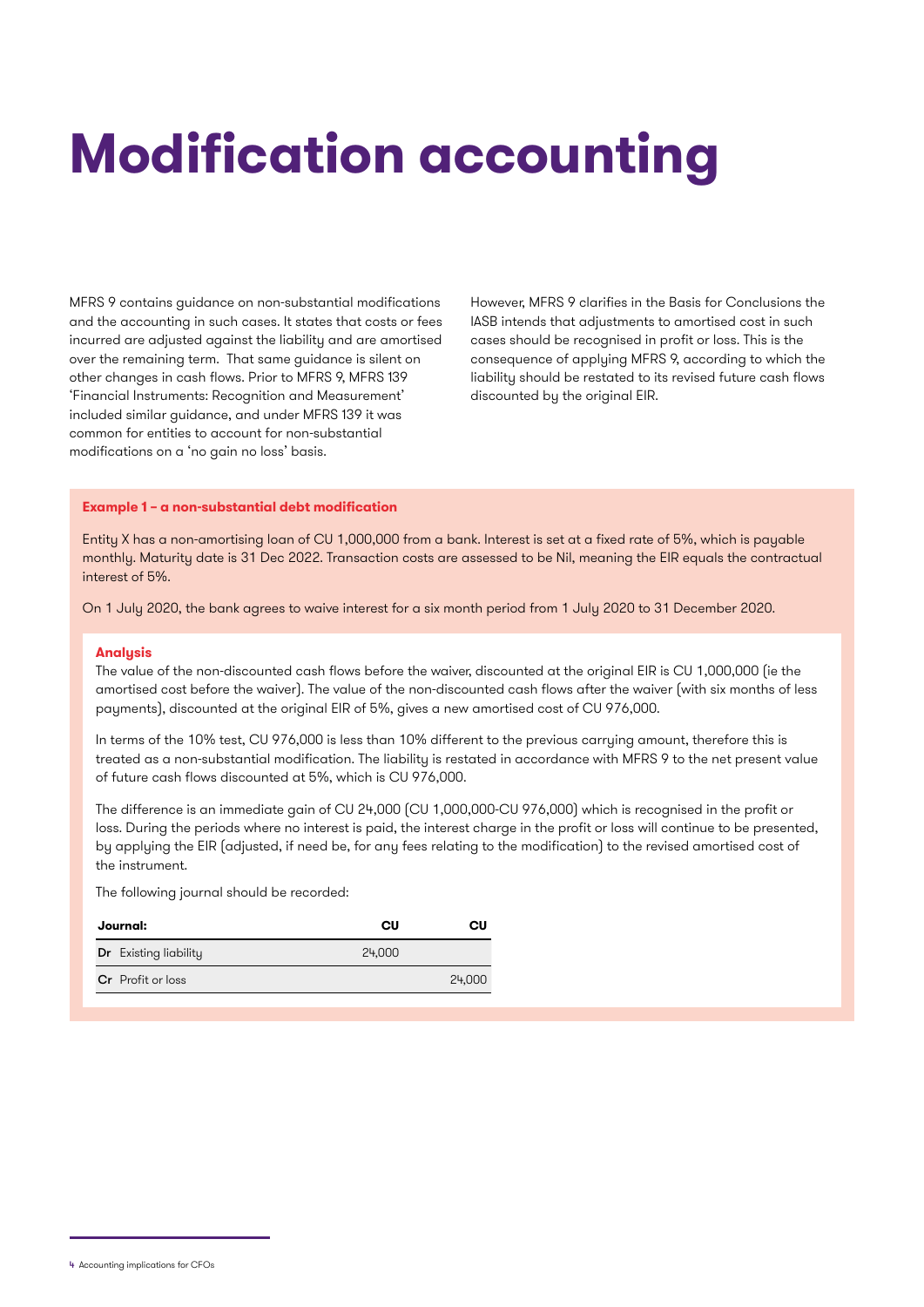## Fees paid in a non-substantial modification

As explained above, in a non-substantial modification, the liability is restated based on the net present value of the revised cash flows discounted at the original EIR. This amount is compared to the previous carrying amount and the difference is recognised in the profit or loss. However MFRS 9 specifically states in its application guidance, that costs or fees incurred are adjusted against the carrying amount. Such costs or fees therefore have some impact of altering the EIR rather than being recognised in the profit or loss.

Where the counterparty bank is paid an amount which is described as a fee, it would appear contradictory to MFRS 9 to amortise this. In our view, fees to third parties such as lawyers fees should be amortised (and the EIR adjusted). However, we believe fees paid to the counterparty bank that represent part of the cash flows should normally be accounted for in the same way as other as other cash flows on the debt instrument, which would lead to such fees being part of the gain or loss rather than amortised over the remaining life of the loan.

### **Example 2 – a non-substantial modification example inclusive of fees**

Assume the same scenario as the first example, however there are two additional facts. As part of this modification the entity:

- incurs a CU 10,000 arrangement fee from the bank
- incurs CU 5,000 of legal fees.

### **Analysis**

The entity carries out the 10% test:

The net present value of the future cash flows, (discounted at the original EIR inclusive of fees paid to the lender) is CU 976,000 plus CU 10,000 = CU 986,000.

For the purposes of the 10% test this is compared to CU 1,000,000 giving only a 1.4% difference. This is less than 10%, so the loan modification (waiver of 6 months of interest) considered to be a non-substantial modification.

However, for the purposes of the accounting entries, our view is the fees to the lender should be expensed while the legal fees should be amortised as explained above.

Therefore, the following journal entries should be recorded:

| Journal: |                                              | cυ     |        |
|----------|----------------------------------------------|--------|--------|
|          | <b>Dr</b> Existing liability                 | 24,000 |        |
|          | <b>Cr</b> Profit or loss (modification gain) |        | 24.000 |
|          | Cr Cash (costs and fees paid)                |        | 15.000 |
|          | Dr Existing liability (legal fees)           | 5.000  |        |
|          | <b>Dr</b> Profit or loss (bank fees)         | 10.000 |        |

The accounting for the debt "modification depends on whether it considered to be 'substantial' or 'non-substantial'."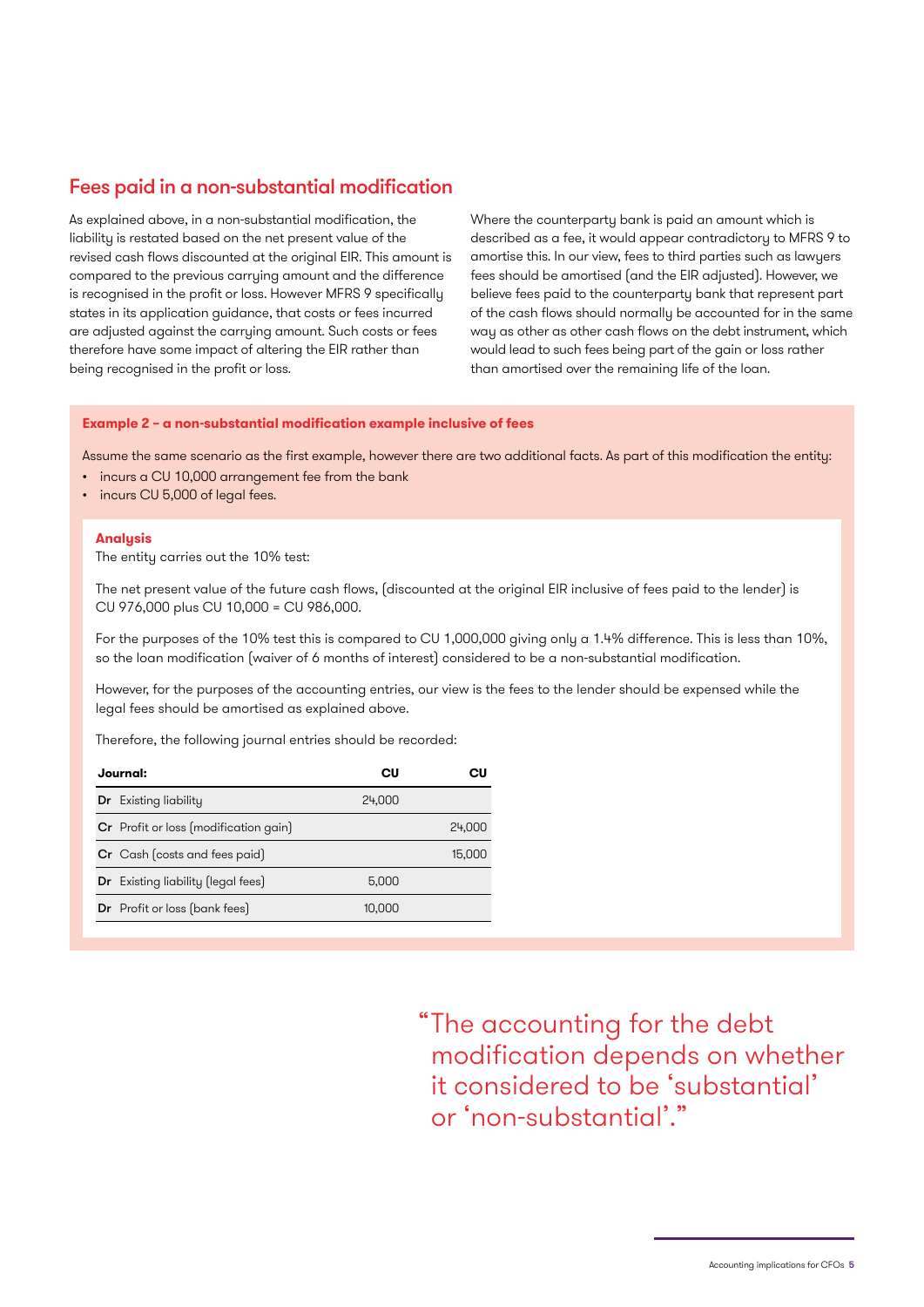# **Extinguishment accounting**

Extinguishment accounting involves:

- de-recognition of the existing liability
- recognition of the new or modified liability at its fair value
- recognition of a gain or loss equal to the difference between the carrying value of the old liability and the fair value of the new one. Any incremental costs or fees incurred, and any consideration paid or received, are also included in the calculation of the gain or loss, and
- calculating a new EIR for the modified liability, that is then used in future periods. This rate would normally equate to the market rate of interest used in the fair value calculation (see below).

The fair value of the modified liability will usually need to be estimated. It cannot be assumed that the fair value equals the book value of the existing liability. The fair value can be estimated based on the expected future cash flows of the modified liability, discounted using the interest rate at which the entity could raise debt with similar terms and conditions in the market.

One effect of extinguishment accounting is the accelerated 'expensing' of transaction costs. This is because the unamortised portion of any transaction costs deducted from the original loan is included in the determination of the gain or loss on extinguishment. Any additional fees or costs incurred on modification are also included in the gain or loss. There are some narrow exceptions to this, but generally this is only where the fees do not clearly relate to the modification, but are incremental to issuing the new debt that is payable to a party other than the lender, eg stamp duty paid on new financial instrument that is put in place.

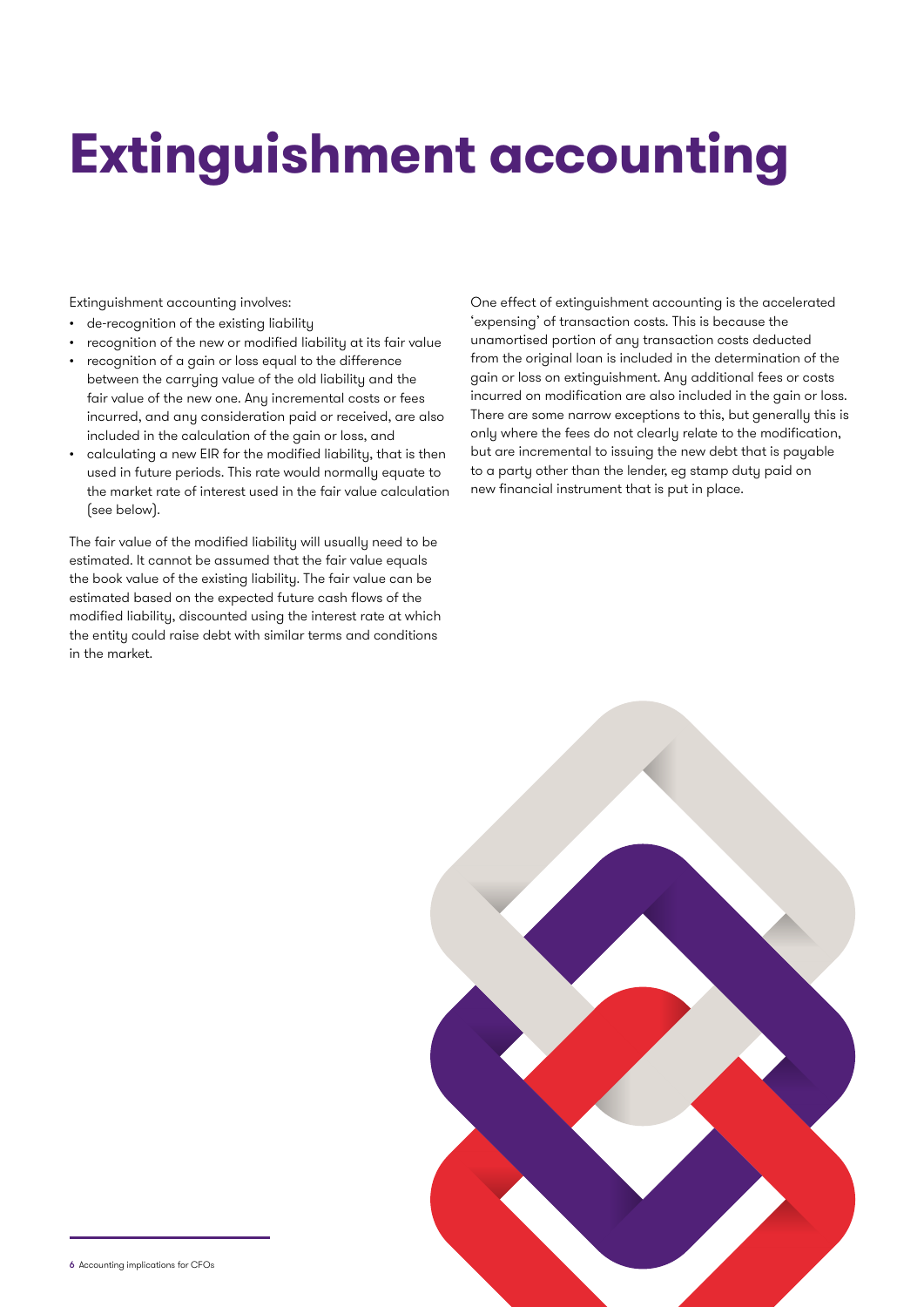### **Example 3 – a substantial loan modification example**

Entity X has a non-amortising loan of CU 10,000,000 from the bank. Interest is set at a fixed rate of 5%, which is payable quarterly. Maturity date is 31 December 2025.

On 1 July 2020 the bank agrees to waive interest for two quarterly periods from 1 July 2020 to 31 December 2020. In addition, the contractual rate of interest is increased to 8% starting 1 January 2021.

As part of the modification, the entity pays a CU 150,000 arrangement fee to the bank and a CU 50,000 professional service fee to its lawyers.

#### **Analysis**

The entity carries out the 10% test:

- the net present value of the future revised cash flows, discounted at the original EIR inclusive of fees paid to the lender is CU 10,990,426 plus CU 150,000 which is equal to CU 11,140,426.
- for the purposes of the 10% test this is compared to CU 10,000,000 giving an 11.4% difference. This is more than 10%, so the loan modification (waiver of 6 months of interest and subsequent increase of the contractual interest rate) is considered to be a substantial modification.
- the legal fees are judged not to be incremental to the issue of the new debt, as they include elements relating to advice on the pre-existing debt's contractual terms.

The initial liability has to be extinguished and a new liability recognised at its fair value as of the date of the modification. Given the market rate of interest is 12% for a comparable liability, the fair value of the liability amounts to CU 8,122,994. The difference of CU 1,877,006 between this initial fair value of the new liability and the carrying amount of the liability derecognised (CU 10,000,000) is recognised as a gain upon extinguishment. All fees incurred (CU 200,000) are immediately expensed, thus reducing the amount of the net gain upon extinguishment to CU 1,677,006.

Therefore, the following journal entries should be recorded:

| Journal: |                                            | cυ         | СU        |
|----------|--------------------------------------------|------------|-----------|
|          | <b>Dr</b> Existing liability               | 10,000,000 |           |
|          | <b>Cr</b> New liability                    |            | 8,122,994 |
|          | Cr Cash (bank and legal fees paid)         |            | 200,000   |
|          | Cr Profit or loss (gain on extinguishment) |            | 1,667,006 |

One effect of extinguishment "accounting can be the accelerated 'expensing' of transaction costs."